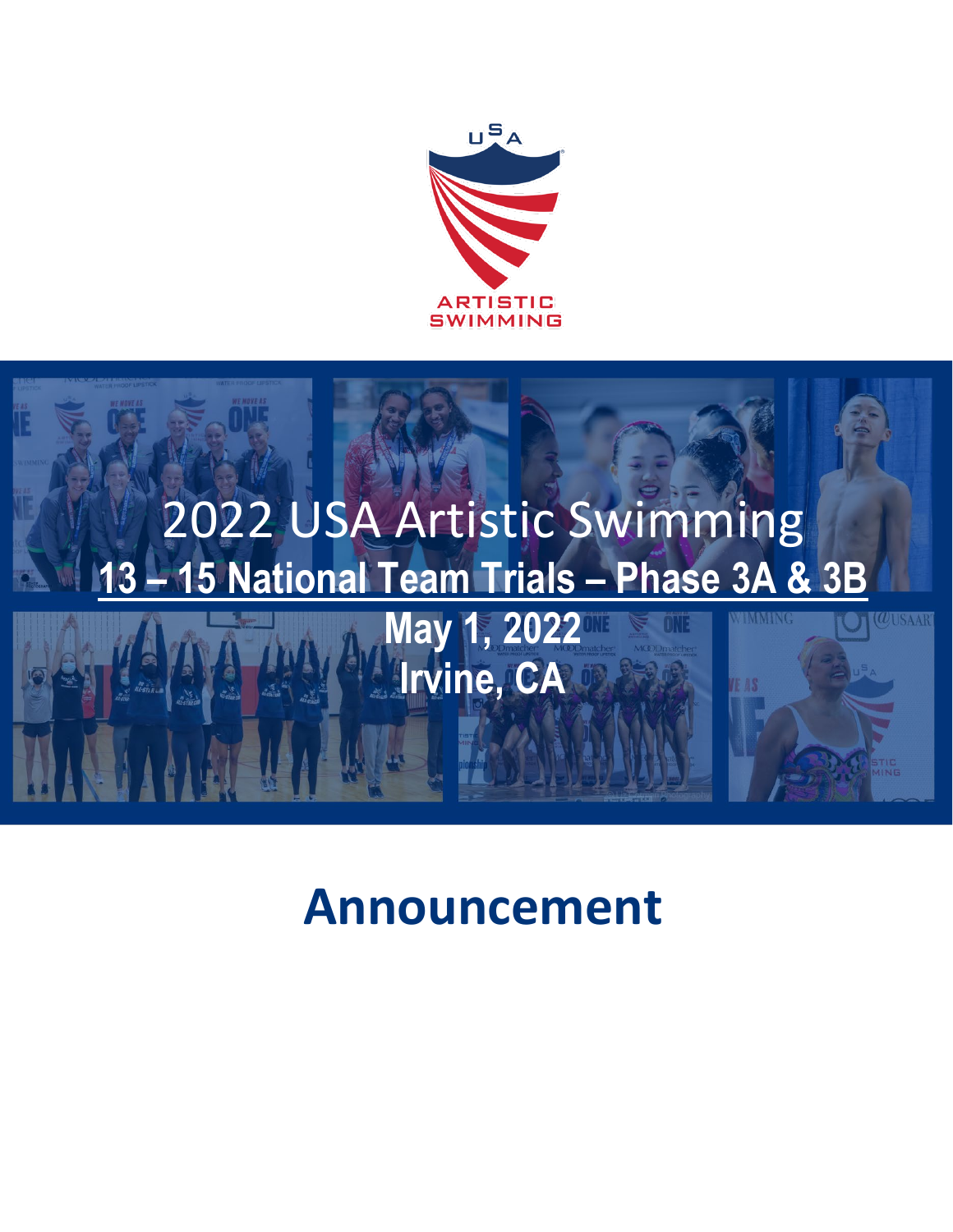### 2022 13-15 National Team Trials

Irvine, CA

# Contents

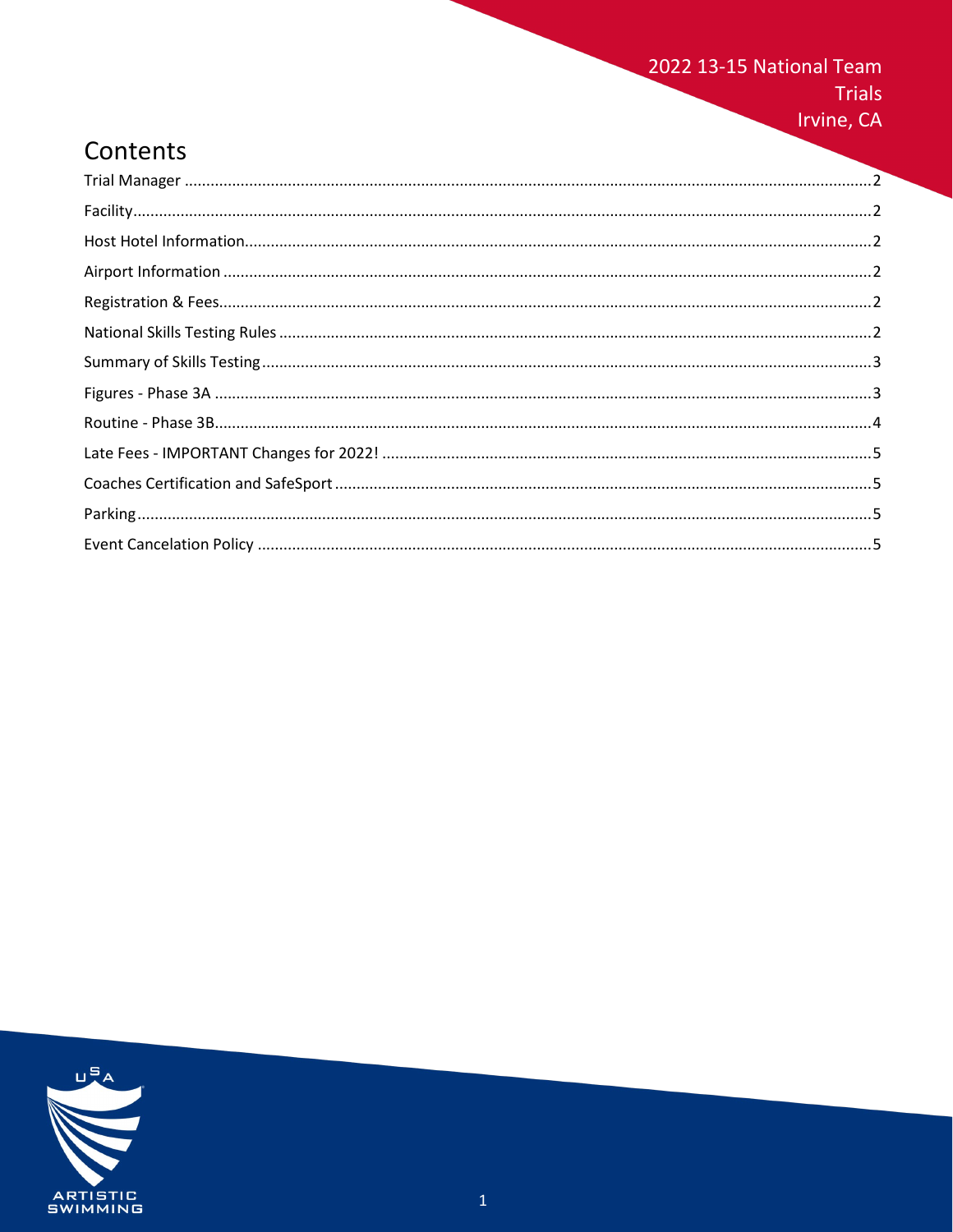2022 13-15 National Team **Trials** Irvine, CA

### <span id="page-2-0"></span>Trial Manager

Shari Darst [shari@usaartisticswim.org](mailto:shari@usaartisticswim.org) Lara Teixeira [lara@usaartisticswim.org](mailto:lara@usaartisticswim.org)

# <span id="page-2-1"></span>Facility

[Woollett Aquatics Center](https://www.cityofirvine.org/aquatics-centers) 4601 Walnut Ave. Irvine, CA 92604

# <span id="page-2-2"></span>Host Hotel Information

Please book with the link provided by TEAM Solutions. Click [HERE.](https://urldefense.proofpoint.com/v2/url?u=https-3A__hotels.trustinteams.com_events_eventsById_2943063b0f2972395f598e646aef89d7&d=DwMFaQ&c=2WL0YSuuUVVc0p-CnY1CMA&r=Lp7xc5KZR88DCIkpD0_BrYVtntM_i1mL1Nqtjp9SguA&m=mnwCTxgFXovw_XpZjbEzxnmCZ1RdgKCg5Za_4xj07N0tjcGnPdIecg-4QAXrIvH0&s=t5vb_eF5bCigHGUyYaF7Fc8R0z6UrmgWYY7-4sQDg1M&e=) **Deadline for booking hotels is April 8, 2022**. If you are not finding the rooms you need, please contact Baylee for assistance prior to the booking deadline. **This is a Stay to Play event. Booking outside of the room block will result in a fee charged to the team per individual.** 

## <span id="page-2-3"></span>Airport Information

Los Angeles International Airport or John Wayne Airport

# <span id="page-2-4"></span>Registration & Fees

#### **Event Registration Opens: March 1, 2022**

Registration Phase 3A: [HERE](https://www.teamusa.org/usa-artistic-swimming/team-usa/national-team-trials) - \$0 Registration Required Registration for Phase 3B: \$50.00 A link will be available to those who qualify after figures.

Payment will be REQUIRED before any participation in Phase 3B Registration for Coaches & Chaperones Phase 3B: [HERE](https://www.teamusa.org/usa-artistic-swimming/team-usa/national-team-trials) \$30 coaches & \$10 chaperones **Entry Deadline: March 31st, 2022**

# <span id="page-2-5"></span>National Skills Testing Rules

- All of Phases 1 A, 1 B and 2 have been judged and assessed virtually. The top 50 have advanced to Phase 3 A.
- Phase 3 A figures and Phase 3 B routines will be judged in person.
- During Phase 3 A & 3 B all athletes must wear white cap and black swimsuit. There may not be any club affiliation displayed on the athlete's swimsuits or caps.
- For routines, the draw numbers may be written on the caps and/or the athletes' bodies.
- 4 Panels of Judges will be judging figures during the 2022 U.S. 13-15 Championships. 5 FINA Judges will be judging routines in Phase 3 B. 1 NT Coach will be judging Synchronization during the Individual Swims.
- Scoring by judges will be calculated according to FINA rules. The ISS scoring software will be used for Phase 3 A Figures.

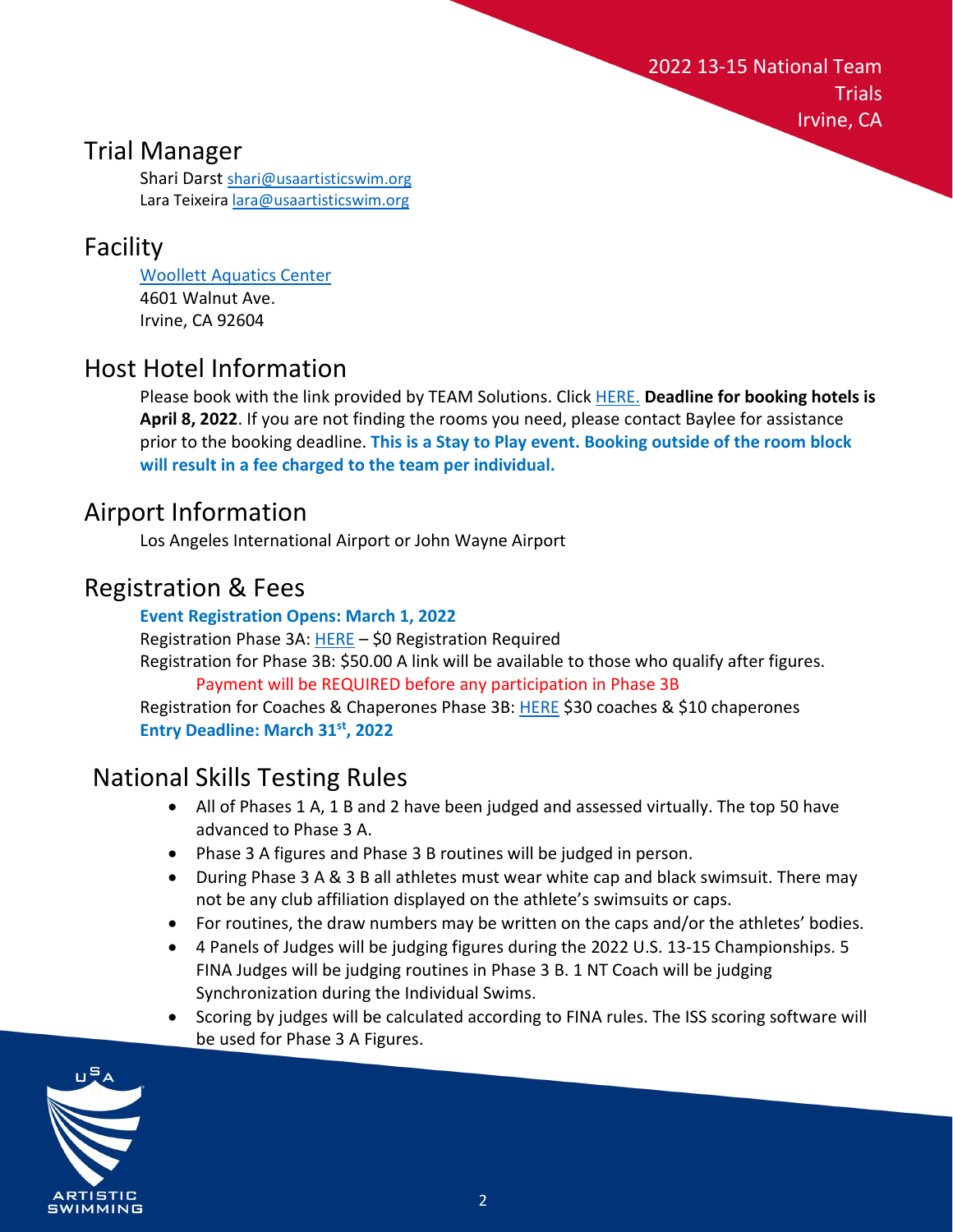# <span id="page-3-0"></span>Summary of Skills Testing

#### Phase 3A

4 Figures: 2 compulsory and 2 optional. Optional figures will be drawn and posted on April 24<sup>th</sup>, 2022, by 1:00 pm MT. The top 30 athletes will be progress from Phase 3A to Phase 3B.

2022 13-15 National Team

**Trials** 

Irvine, CA

#### Phase 3B

Routine as decided by the National Team Coaches - 1 Individual Swim & 1 Group Swim

### <span id="page-3-1"></span>Figures - Phase 3A

13 – 15 Age Group – Compulsory Figures + 2 Optional Figures



**Description of Figures**: Full descriptions can be found in th[e FINA Manual.](https://www.teamusa.org/usa-artistic-swimming/resources/judges)

**Scoring Criteria**: Judged per FINA criteria

**How is the test evaluated?** Figures will be judged in person at the 2022 U.S. 13-15 Championships, by 4 panels of Judges.

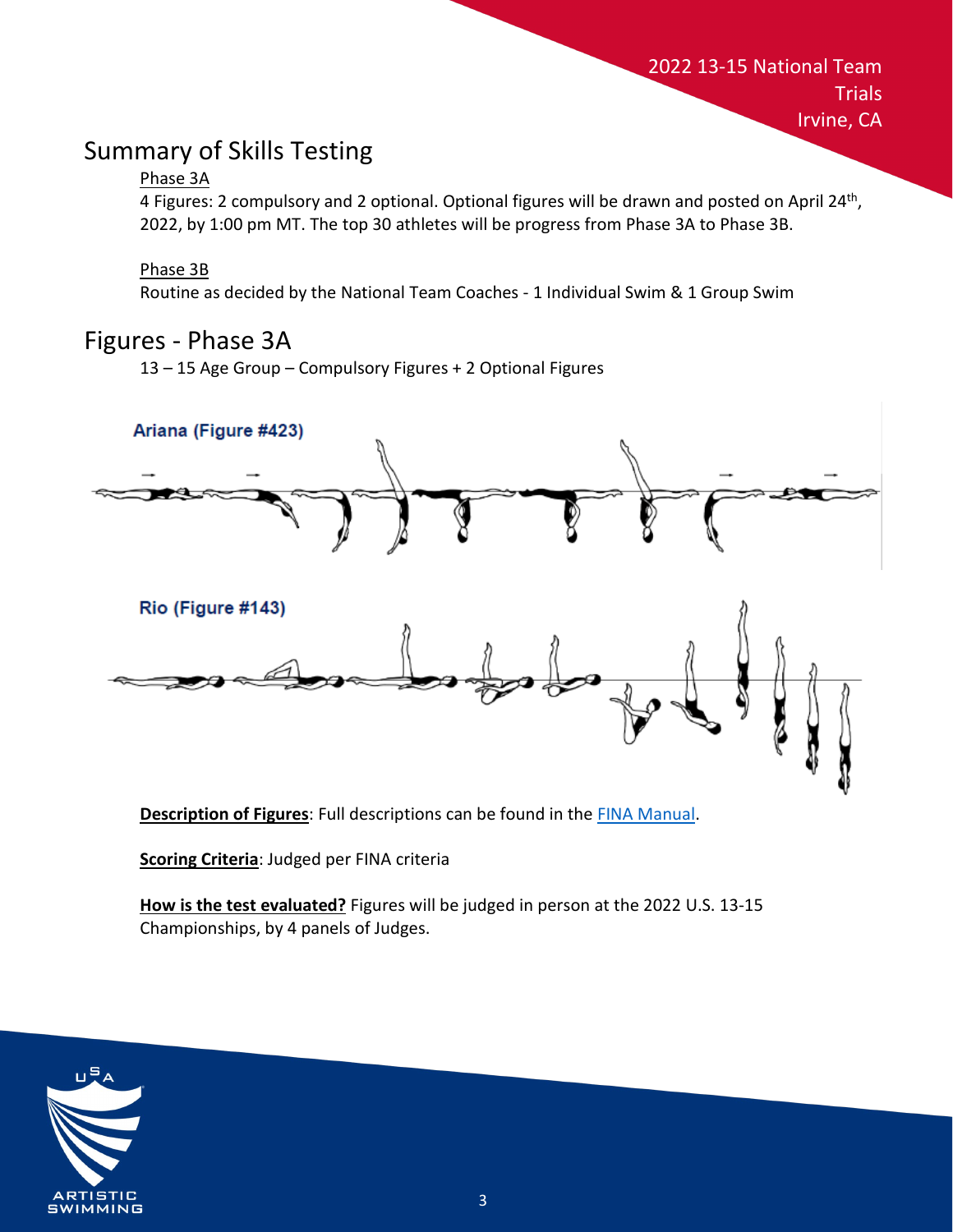2022 13-15 National Team **Trials** Irvine, CA

### <span id="page-4-0"></span>Routine - Phase 3B

Description of Routine: Routine to be used is labelled:

- Phase 3B, Bird Routine  $1<sup>st</sup>$  Lap
- Phase 3B Bird Routine  $2^{nd}$  Lap
- Phase 3B Bird Routine 3rd Lap
- Phase 3B, Landdrill Bird Routine
- Phase 3B, Landdrill Bird Routine with Counts

Routine, clic[k HERE](https://www.youtube.com/playlist?list=PL08Vt0c9H004v2tvrple51fB6VjyFXTSG)

Music, click [HERE.](https://drive.google.com/file/d/1NVjtqma9v5sD2y8TFBwqTI-SmASzWqSw/view)

#### **Scoring Criteria**: Perform routine as written

#### **How is the test evaluated?**

- For the Individual Swim 5 FINA Judges will evaluate:
	- o Height & Propulsion 30%
	- o Clarity & Sharpness 40%
	- o Manner of Presentation 30%
- For the Group Swim 5 FINA Judges will evaluate:
	- o Execution 65%
	- o Manner of Presentation 35%
- For the Individual Swim a National Team Coach will evaluate Synchronization Penalties for Synchronization will be the following
	- $0 \quad 1 5 = 0.5$
	- $0 \quad 6 10 = 1.0$
	- o 11 15 = 1.5
	- $0 \quad 16 20 = 2.0$
	- o 21 25 = 2.5
	- $\circ$  More than 26 = 3.0